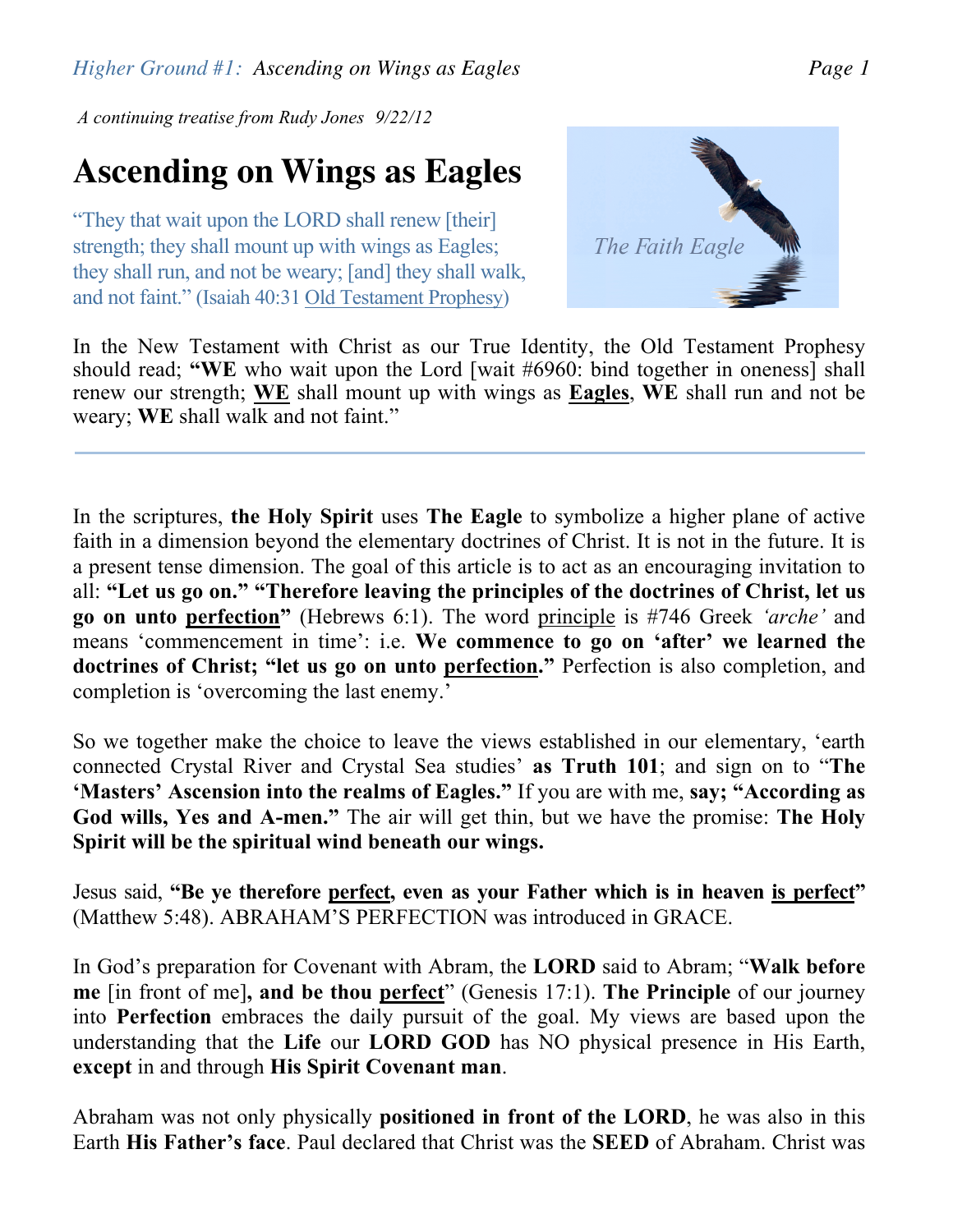the Seed that was promised to Abraham. Paul further spoke to all those who are **'Christs'**; you and I, '**in Christ'** also are **Abraham's Seed** (Galatians 3:18 & 29). "**Beholding as in a glass the glory of the Lord";** takes on a more personal, unique application. He is talking about seeing our own face as **Christ's face in a mirror** (2nd Cor. 3:18).

**Choosing to Ascend into our true conscious identity: We are Spirit, in Christ. We will launch our journey from the Court Yard of Moses Tabernacle.** That is where the Holy Spirit first introduced me to Christ in 1954. Let me remind you that **Moses** means "one who was drawn from the water." Each of us can relate to Moses because that is how we arrived here in this physical dimension; we were drawn from our Mother's water.

We began to remember our Spiritual origin when we became aware that O**ur Creator** had foreordained that 'when Christ was raised out of the 'waters' of the Jordan, **we were Spiritually in Him.** When He fulfilled **the prophesy** of defeating the **last enemy** when He was **Resurrected** from the Jordan, we were then and are now part of **His Resurrection**. Therefore; **"As He is, so are we in this world"** (1st John 1:17).

**Moses** was selected and Anointed (Christed) for a very special task; He was to create a vivid **contrast** between Israel's mortal human Adam life and the **Spirit Life** of **their Creator.** They were created to be God's physical image. We learned from Scriptures that Moses was to accomplish his assignment by building a physical **Tabernacle Sanctuary;** to house the description of **The Creator's Nature**, written in stone for emphasis. We are privileged to live in the New Testament Era of Grace and Faith understanding. **The Tabernacle was a physical working symbol of our Spiritual body**. The daily role of the Priests, in the Moses Tabernacle Pageant, gave us a pattern of our role as **the priesthood of Christ** today.

Our Father has shown me how He used the Altars in the Tabernacle of Moses to illustrate **how** the fiery heat of the Sun, filtered through our atmosphere, changes the waters that run down as rivers into lakes and seas and oceans into a lighter than air mist, causing it to rise or ascend into our atmosphere and continue into the '**ionosphere.'** According to the Sciences of Hydrology, at 22,000 feet the moisture mysteriously takes on an electron, which causes it to spin and become drops. As it continues to rise, the temperature drops to below freezing. The **ionized drops** cluster into larger drops and get heavy enough to begin to fall back into the atmosphere. The temperature in the atmosphere changes the 'drops' into **sleet, rain, hail, or snow**. When the Earth receives the moisture, it is also re-charged with the 'heavenly' electron.

I trust that our Teacher (The Holy Spirit) will give you a rhema revelation of how He is daily pouring out the 'extra electron Believers' upon a dry and thirsty 'Tzyon people.' (Zion is the Hebrew word *Tzyon* and means a 'dry, parched wilderness.')